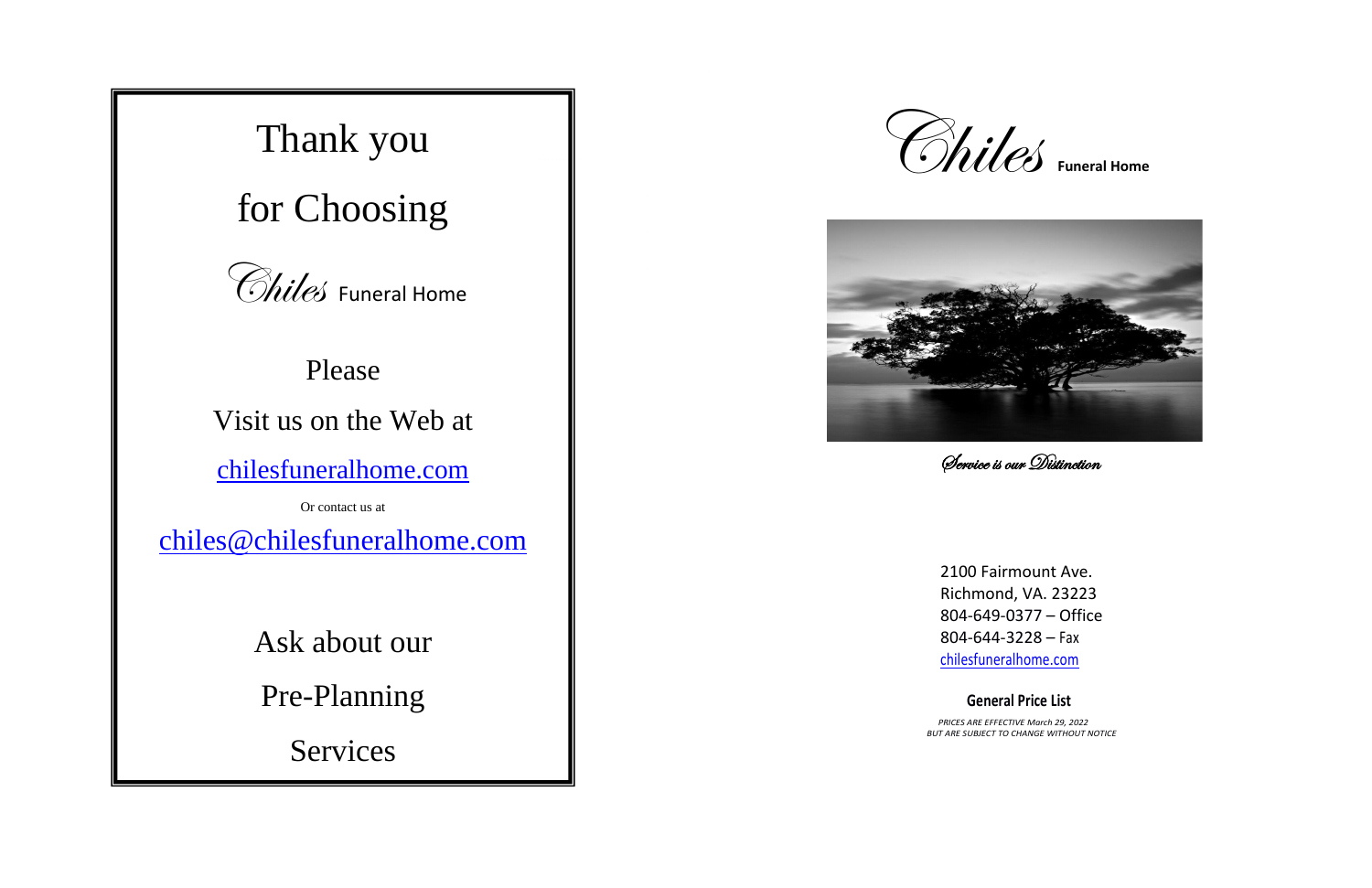Dear Family,

 The goods and services shown below are those we can provide to our customers. You may choose only the items you desire. However, any funeral arrangements you select will include a charge for our basic services and overhead. If legal or other requirements mean you must buy any items you did not specifically ask for, we will explain the reason in writing on the statement we provide describing the funeral goods and services you selected.

This list does not include prices for certain items that you may

ask us to buy for you such as cemetery or crematory services, flowers, and newspaper notices. The prices for these items will be shown on your bill or the statement describing the funeral goods and services you have selected". Including all applicable sales tax.

### *"CERTAIN FUNERAL SERVICES MAY BE PROVIDED OFF PREMISES BY OTHER FUNERAL SERVICE PROVIDERS"*

### ➢ *Payment Options:*

- 1. Cash or checks before services rendered. **No Starter Checks Accepted**.
- 2. All Major credit cards. **Processing fee of 5.3% for manual card entry, 5.7% on refunds**
- 3. We accept insurance as a means of payment. A service charge of 4% may be applied to the amount requested for funeral expenses.
- 4. Funeral service packages:

 *Cash, checks, or major credit cards only unless otherwise specified \*\*There will be an additional 5.3% processing fee for any merchandise or cash advance items purchased separately with a credit card and 5.7% on credit card refunds\*\**

### ➢ **Professional Services of Funeral Director and Staff**

Basic Services of Funeral Director and Staff  $\sim$  81,800.00

- *Fee does not include Death Certificates or Obituary.*
	- A. Direct Cremation with container
	- B. Direct Cremation with casket suit Chiles Funeral Home by purchas plus, retail price of the casket.
	- C. Direct Cremation with alternative
	- D. Direct Cremation with highes

This fee for our basic services and overhead will be added to the total cost of the funeral arrangements you select. *This fee is already included in our charges for direct cremations, immediate burials, and forwarding or receiving remains.*

Our professional service charge includes, but is not limited to consultation with family; procurement, preparation and filing of necessary notices, authorizations and consents, custody of remains, filing death certificates and obtaining permits, general administrative and record keeping, other general operational expenses of maintaining building and grounds, automotive equipment; and supervision of minimum activities.

- A. Immediate Burial with container
- B. Immediate burial with the use of Chiles Funeral Home would be the of casket selected
- $C.$  Immediate burial with alternative
- D. Direct Cremation with highest
- *Cemetery fees are NOT part of your funeral expenses.*

**State and Local laws do not require a casket for direct cremation.**

## **If you want to arrange a direct cremation, you can use an alternative container. fiberboard or composition materials (with or without an outside covering). The**

**Alternative containers encase the body and can be made of materials like containers we provide are plywood and fiberboard.**

 This charge (without funeral ceremony or facilities for viewing) includes local transfer remains to funeral home; basic services of Funeral Director and Staff; local transportation to medical examiner's office for certification, and to the crematory; Medical examiner's fee for cremation permit (\$100.00 required by Virginia Statute), and crematory fee of \$395.00. (live web streaming extra)  *(You are in no way limited to this service option. You may itemize services in order to select only those which are right for you.)*

| Direct Cremation with container provided by purchaser                                                                          | \$1,690.00 |
|--------------------------------------------------------------------------------------------------------------------------------|------------|
| Direct Cremation with casket suitable for cremation selected from<br><i>Chiles</i> Funeral Home by purchaser would be this fee |            |
| plus, retail price of the casket.                                                                                              | \$1,690.00 |
| Direct Cremation with alternative container<br>Direct Cremation with highest priced casket                                     | \$1,985.00 |
| acceptable for cremation                                                                                                       | \$8,165.00 |

➢ **Immediate Burial** \$3,260.00-\$48,860.00

| provided by purchaser                                  | \$3,260.00                |
|--------------------------------------------------------|---------------------------|
| any casket selected from<br>his fee, plus retail price |                           |
|                                                        | \$3,260.00                |
| e container<br>st priced casket                        | \$3,555.00<br>\$48,860.00 |
|                                                        |                           |

This charge *(without funeral ceremony or facilities for viewing)* Includes local transfer of remains to funeral home, basic services of Funeral Director and Staff, preparation, dressing and casketing, hearse to local cemetery, equipment and staff for Graveside Service.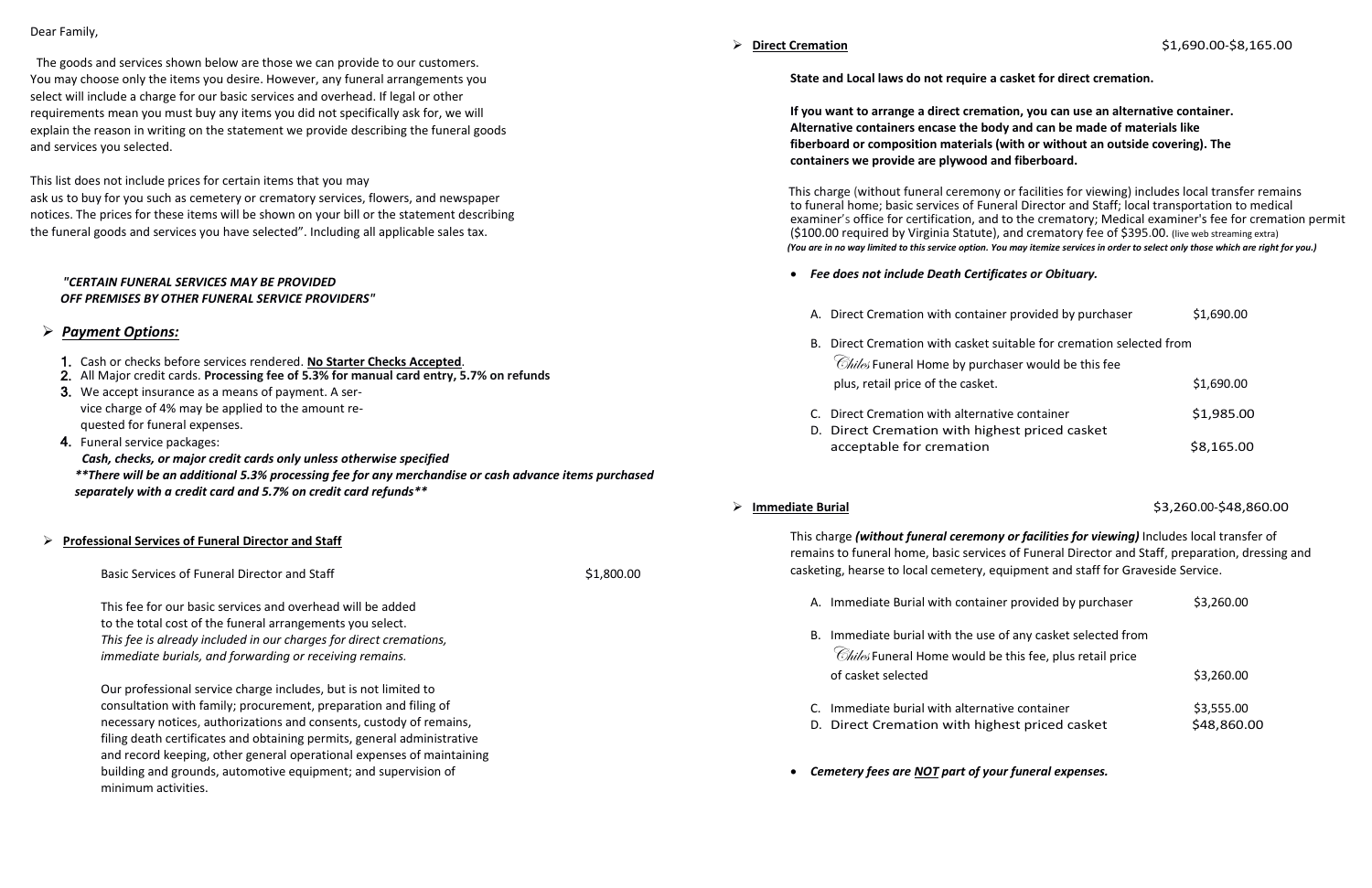### Chiles **Funeral Home Packages**

*This special package does not include cemetery charges, grave liner, burial, entombment, opening and closing; death certificates; newspaper obituary, register book, flowers, or family car (Limo). You are in no way limited to this service option*.

- *For this package viewing & visitation must be concluded by 6PM*
- *This is a restrictive package NO items can be deleted; however, you may upgrade items.*
- *THIS PRICE RELFECTS A PACKAGE DISCOUNT OF \$400.00; TO RECEIVE THIS DISCOUNT, THE*  PACKAGE MUST BE PAID IN FULL PRIOR TO TIME OF SERVICE, IF NOT \$400.00 WILL BE ADDED *TO YOUR FINAL COST. Payment for this package must be paid in full at time of arrangements, or with insurance assignment only and cannot be used for pre-need estimates or contracts. Cemetery fees are NOT part of your funeral expenses.* (live web streaming extra)

| <b>Homegoing Package</b>                                                                                                                                                                                                                                                              | \$5,480.00                          | <b>Funeral Home Facilities</b>                      |
|---------------------------------------------------------------------------------------------------------------------------------------------------------------------------------------------------------------------------------------------------------------------------------------|-------------------------------------|-----------------------------------------------------|
| Included in this charge are the Basic services of funeral director and staff. Local transfer<br>of remains to funeral establishment, embalming; preparation, dressing and casketing of remains.<br>Facilities and staff for visitation and viewing the day before service; Facilities |                                     | A. Facilities and Staff for visitation and viewing  |
| and Staff for funeral ceremony at chapel/church; 50 Basic Color programs,<br>hearse for funeral, lead car and concrete grave liner (\$1520.00) is included.                                                                                                                           |                                     | B. Facilities and Staff for visitation and viewing  |
| You will need to select the casket & register package of your choice<br>This special package does not include cemetery charges, burial, entombment, opening<br>and closing; death certificates, family car (limo), newspaper obituary, register book, or flowers. You                 |                                     | C. Equipment and Staff for Church/Chapel Fun        |
| are in no way limited to this service option.                                                                                                                                                                                                                                         |                                     | D. Facilities and Staff for Memorial Services (live |
| This is a restrictive package NO items can be deleted; however, you may upgrade items.<br>THIS PRICE RELFECTS A PACKAGE DISCOUNT OF \$500.00; TO RECEIVE THIS DISCOUNT, THE                                                                                                           |                                     | E. Equipment and Staff for Graveside Services       |
| PACKAGE MUST BE PAID IN FULL PRIOR TO TIME OF SERVICE, IF NOT \$500.00 WILL BE ADDED TO<br>YOUR FINAL COST.  Payment for this package must be paid in full at time of arrangements, or<br>with insurance assignment only and cannot be used for pre-need estimates or contracts.      |                                     | F. Staff for Wake/ Visitation off premises          |
| <b>Cemetery fees are NOT part of your funeral expenses.</b> (live web streaming extra)                                                                                                                                                                                                | Organist for Wake/ Visitation<br>G. |                                                     |
| $\triangleright$ Traditional Funeral Service Package                                                                                                                                                                                                                                  | \$3,948.00                          | Storage of remains per day<br>(Beyor                |
| Included in this charge are the Basic services of funeral director and staff. Local transfer of<br>remains to funeral establishment, embalming; preparation, dressing and casketing of remain,                                                                                        |                                     | Minister                                            |
| Facilities and staff for visitation and viewing 2-4 hours the day before service; Facilities<br>and Staff for funeral ceremony at chapel/church; 50 Basic B/W programs, lead car and hearse for the                                                                                   |                                     | К.<br>Soloist                                       |
| Funeral.<br>You will need to select the casket & register package of your choice                                                                                                                                                                                                      |                                     | Refrigeration per day<br>(Beyond two (2) do         |

### ➢ **Cremation Funeral Package** \$3,458.00

Included in this charge are the Basic services of funeral director and staff. Local transfer of remains to funeral establishment; embalming, preparation, dressing and casketing of remains; 50 basic B/W programs, 2-4-hour viewing, chapel service, transportation to medical examiner's office for certification, transportation to the crematory; alternative container, medical examiner's fee for cremation permit (\$100.00 required by Virginia Statute), and crematory fee of \$395.00.

*You will need to select a casket suitable for cremation (will replace alternative container) or a rental casket,* 

*urn & register package of your choice*

- *For this package viewing & visitation must be concluded by 6PM*
- *This is a restrictive package NO items can be deleted; however, you may upgrade items.*
- *THIS PRICE RELFECTS A PACKAGE DISCOUNT OF \$1,630.00; TO RECEIVE THIS DISCOUNT, THE PACKAGE MUST BE PAID IN FULL PRIOR TO TIME OF SERVICE, IF NOT \$1,630.00 WILL BE ADDED TO YOUR FINAL COST. Payment for this package must be paid in full at time of arrangements or with insurance assignment only. Cannot be used for pre-need estimates or contracts. This special package does not include casket, register package, death certificates, obituary, flowers, family car, beautician, or urn. You are not limited to this service option.*  (live web streaming extra)

Autopsied Remains

Embalming of a Life Net Patient (Organ Don Embalming Remains over 300lbs

|              | A. Facilities and Staff for visitation and viewing, 2-4 hours (live web streaming extra)        |          |
|--------------|-------------------------------------------------------------------------------------------------|----------|
|              | B. Facilities and Staff for visitation and viewing, per day (live web streaming extra)          | \$360.00 |
|              | C. Equipment and Staff for Church/Chapel Funeral Ceremony (live web streaming extra)            |          |
|              | D. Facilities and Staff for Memorial Services (live web streaming extra)                        |          |
|              | E. Equipment and Staff for Graveside Services                                                   |          |
|              | F. Staff for Wake/ Visitation off premises                                                      | \$435.00 |
|              | G. Organist for Wake/ Visitation                                                                | \$125.00 |
| $\mathbf{L}$ | Storage of remains per day<br>(Beyond two (2) days)                                             | \$85.00  |
| J.           | Minister                                                                                        | \$125.00 |
| К.           | Soloist                                                                                         | \$125.00 |
|              | L. Refrigeration per day<br>(Beyond two (2) days)                                               | \$50.00  |
|              | M. Chapel Service Live Web Streaming (chapel service only - recording unavailable)              | \$300.00 |
|              | N. Viewing Live Web Streaming (chapel only - by availability only - before public viewing only) | \$200.00 |

### *It is the policy of Chiles Funeral Home to refrigerate all unembalmed remains after 12 hrs.*

➢ **Embalming** 

E. Cremation of Remains over 300lbs (over 300lb

| Normal                                           | \$550.00 |
|--------------------------------------------------|----------|
| Autopsied Remains                                | \$650.00 |
| Embalming of a Life Net Patient (Organ Donation) | \$650.00 |
| <b>Embalming Remains over 300lbs</b>             | \$750.00 |

| \$175.00        |
|-----------------|
| \$225.00        |
| \$35.00(per hr) |
| \$65.00         |
| \$635.00        |
|                 |

*Embalming is not required by law. Embalming may be necessary, however, if you select certain funeral Arrangements, such as a funeral with viewing. If you do not want embalming, you usually have the right to choose an arrangement that does not require you to pay for it, such as direct cremation, or immediate burial.* 

### ➢ **Other Preparation of Remains**

- A. Alternative care, bathing and surface disinfe
- B. Preparation, dressing & casketing
- C. Extensive restoration of remains *(not to exceed 50.00)*
- D. Hairdresser